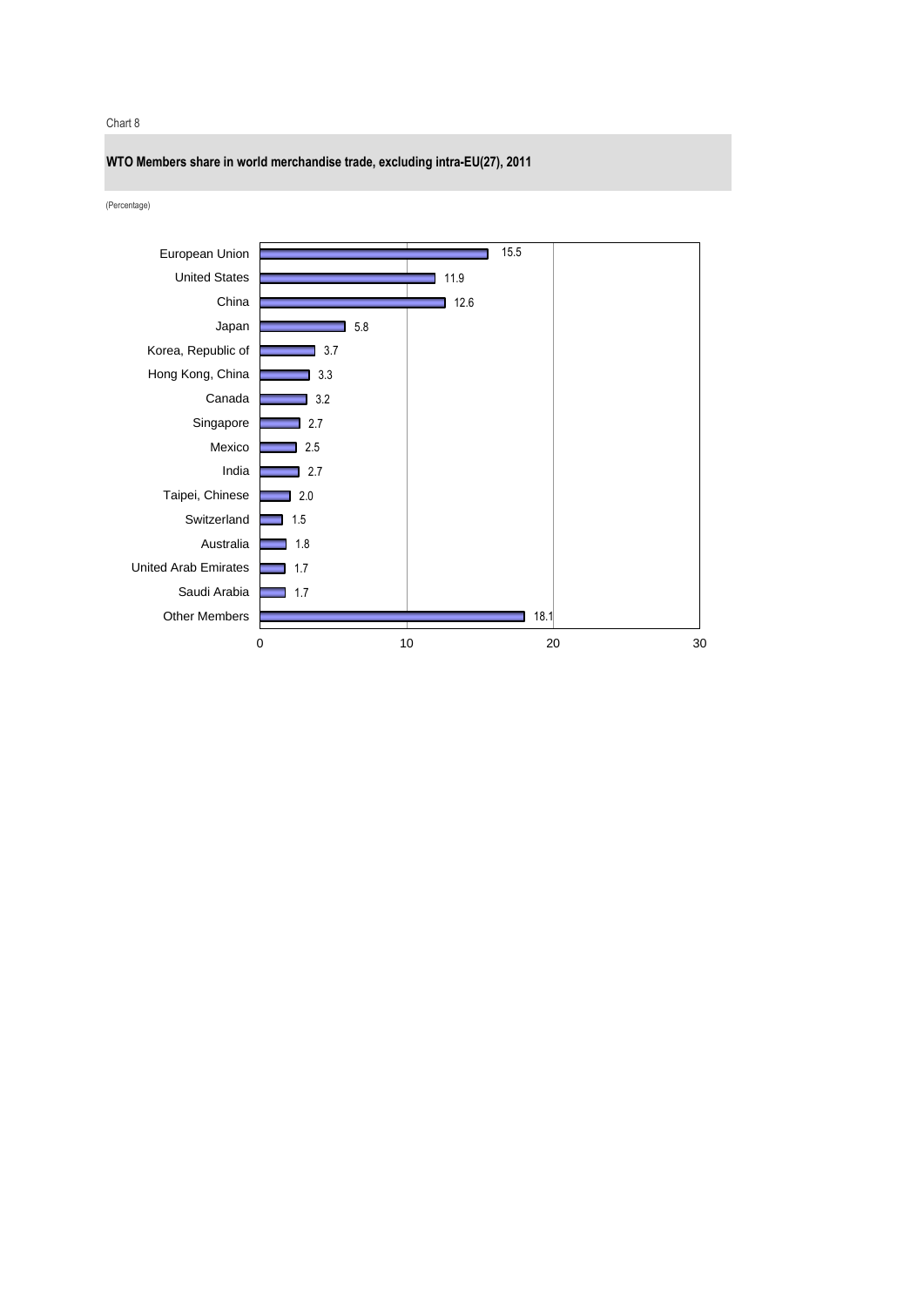Graphique 8

**Parts des Membres de l'OMC dans le commerce mondial des marchandises (non-compris le commerce intra-UE(27)), 2011**

(Pourcentage)

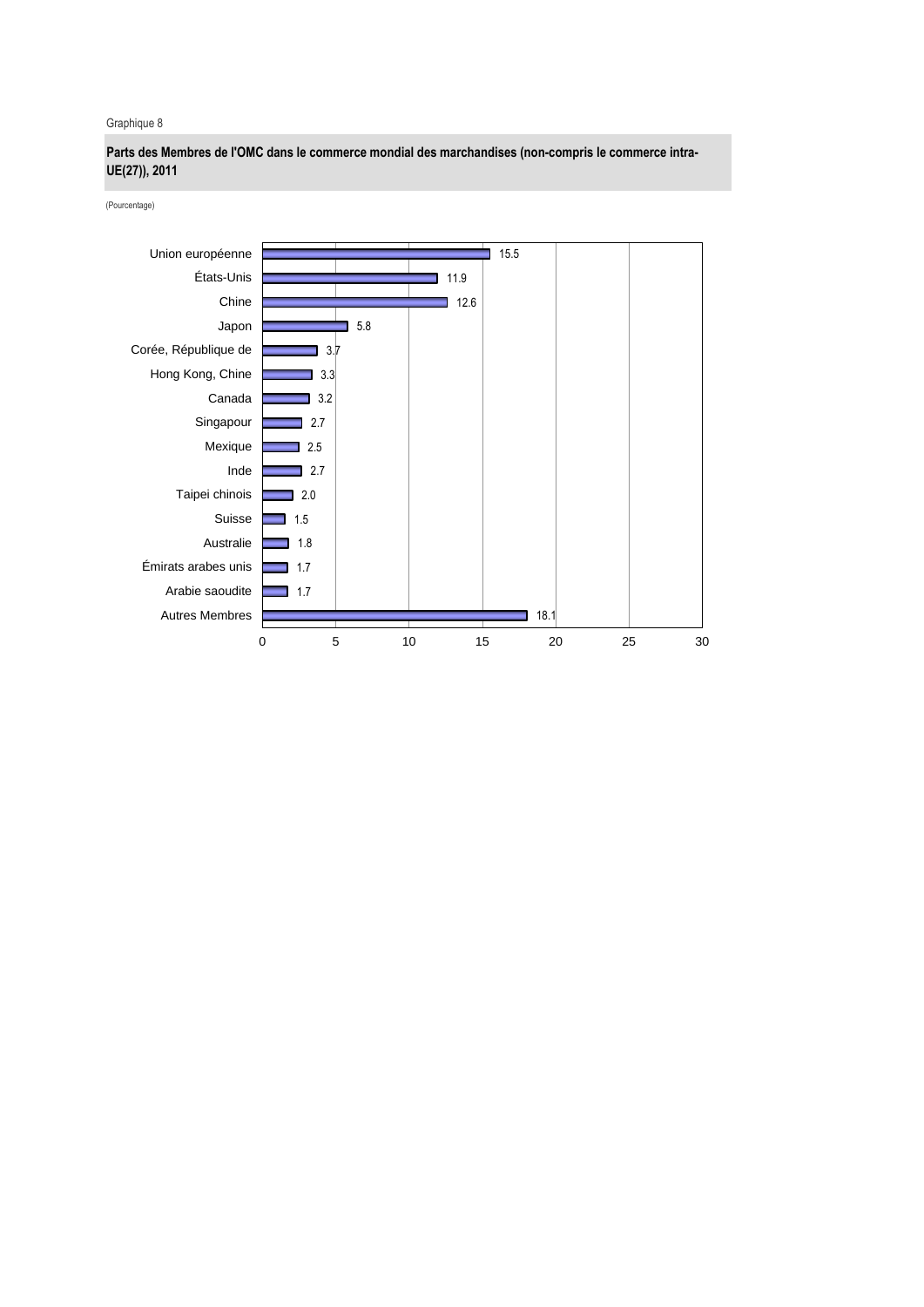Gráfico 8

**Parte correspondiente a los Miembros de la OMC en el comercio mundial de mercancías (excluido el comercio intra-UE(27)), 2011**

(Porcentaje)